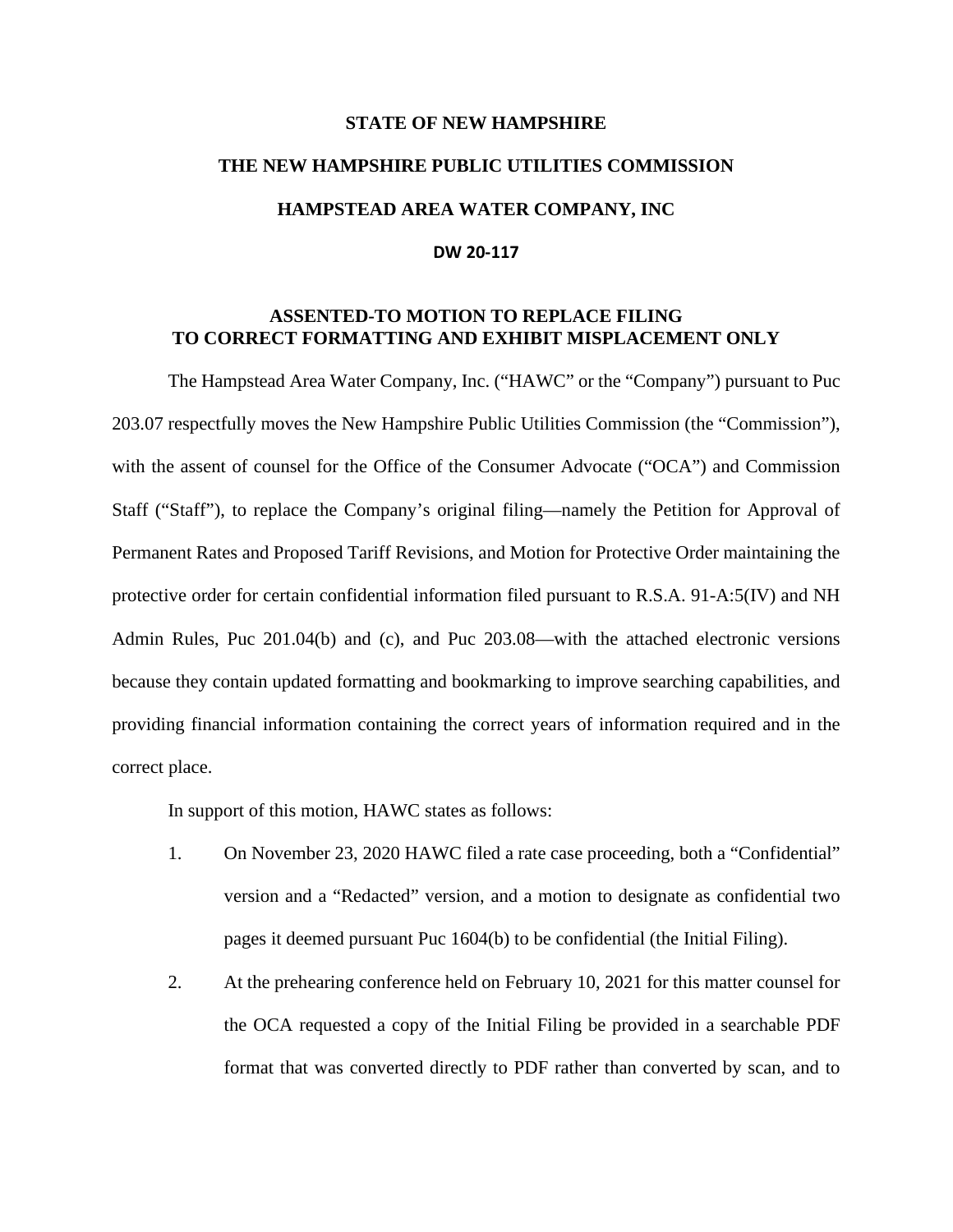bookmark such pages (a Searchable Version). Counsel for Staff also requested a Searchable Version copy. Chairwoman Martin directed the Parties to resolve the issue in the technical session that immediately followed.

- 3. On February 16, 2020 a draft Searchable Version copy was provided, in "Confidential" form, to both counsel for the OCA and Staff to allow both to see the information the Company was seeking to designate as confidential.
- 4. At the continued technical session on February 17, 2020 OCA's attorney acknowledged the "Confidential" draft Searchable Version was as requested, and further requested HAWC file both this Searchable Version and a "Redacted" Searchable Version with the Commission. Counsel for Staff suggested the instant motion to accomplish this goal.
- 5. On February 24, 2020 OCA and Staff submitted data requests using the draft Searchable Version and the intervenor Town of Atkinson submitted data requests using the original filing.
- 6. In preparing this Motion the Company discovered information in its original filing was the incorrect year and in the incorrect place. Financial information for year 2017 was replaced with 2018 located in Tab 15 in the original filing. It was then determined this financial information should be part of Tab 33 instead of Tab 15 which shortened Tab 15 by three pages and increased Tab 33 by four pages. Finally, the draft Searchable Version provided to counsel inadvertently left out the first page of Tab 43. The Searchable Versions attached to this motion correct this all.